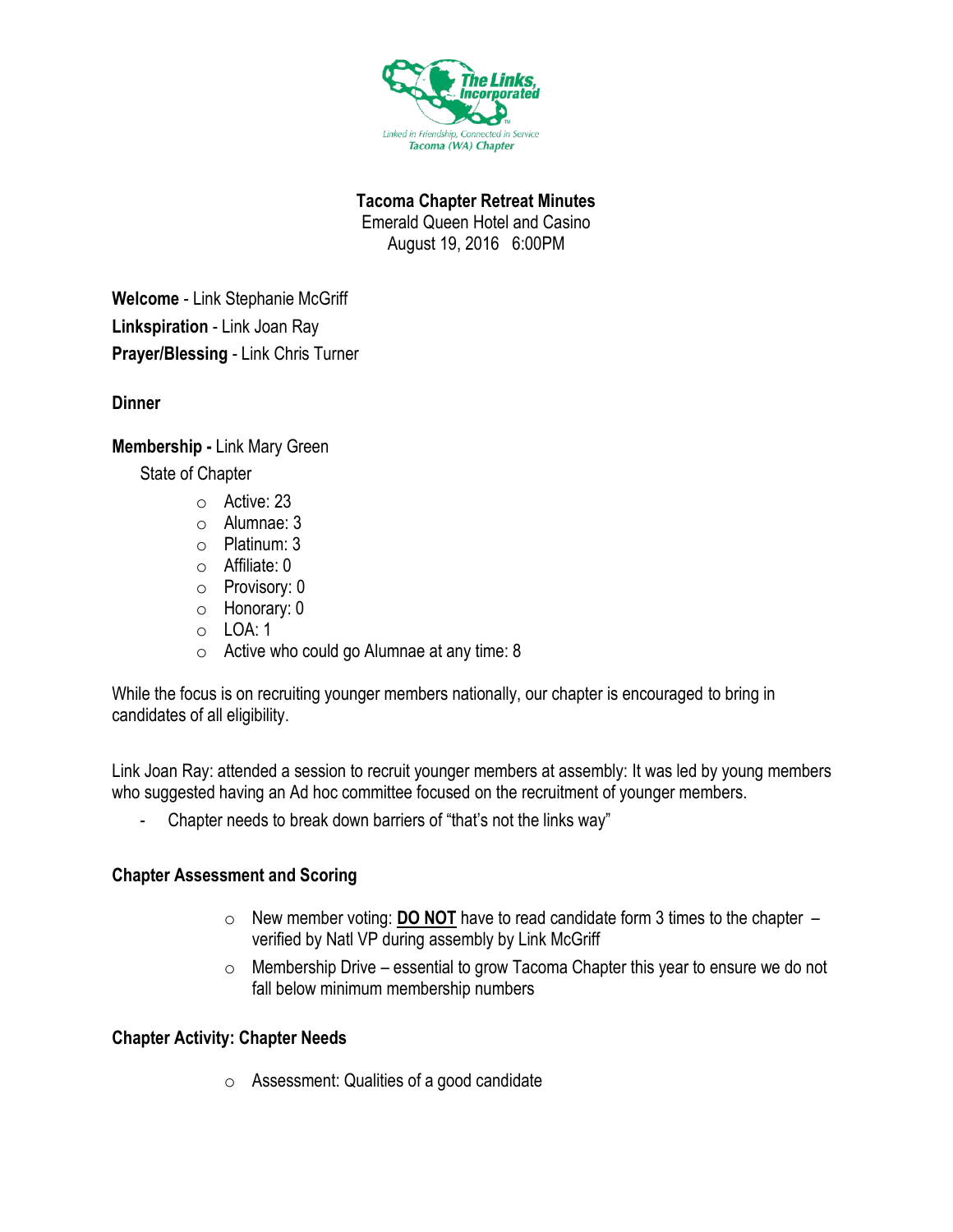#### **ADHOC Committee -** Link Anne Wade

- Review Chapter concerns
- Committee recommendations
	- o Membership participation: if something is in the bylaws it should be something specific. **President asked the Bylaws Chair to ask the Committee to take that up, and they will come back to the Chapter with a recommendation.**
	- $\circ$  Expenses for Alternate to attend conferences: latest change was that the alternate Delegate was receiving almost as much financial support as the Delegate. Recommendation is that the Chapter pay registration and a \$200 stipend for the Alternate. Rationale: other Chapter members are attending and there is no formal responsibility.

#### **Motion: Link Connie Lassiter, 2<sup>nd</sup> Link Anne Wade. Discussion: clarification by Bylaws chair of expenses paid: the motion carries**.

 $\circ$  Should the \$50 assessment continue for failure to notify for the Chapter-sponsored social events? Recommendation is that they should be held accountable to pay an assessment of \$25 instead of the \$50. Regarding emergency situations, nothing is stated in the standing rules or bylaws. **General consensus is that we'll add except in unforeseen emergencies.**

### **Spring Fling considerations**

- o Final report should indicate amount each Link raised.
- $\circ$  Thank you notes should be sent to guests (letter vs. cards) Corporations should get a letter as they do now, and everyone should get an acknowledgement.
- $\circ$  Cards are being sent now.
- $\circ$  One idea is that everyone should receive the acknowledgement.
- $\circ$  Recommendation is that everyone gets a letter.
- $\circ$  Committee recommends that the date for Spring Fling is always held the last Saturday of the month.
- $\circ$  Committee recommends that the MC or Co-MC should be a Link.
- $\circ$  Committee recommends that the Fundraising Committee ensures that the Membership knows exactly what is going on.
- $\circ$  Committee recommends that each Link submits an accurate guest list guaranteed 2 weeks prior. Discussion including how to get partners and advance ourselves technologically for efficiency.
- $\circ$  Committee recommends that Link members should evaluate the event.

**Madame President recommended these items go back to the Spring Fling Committee.**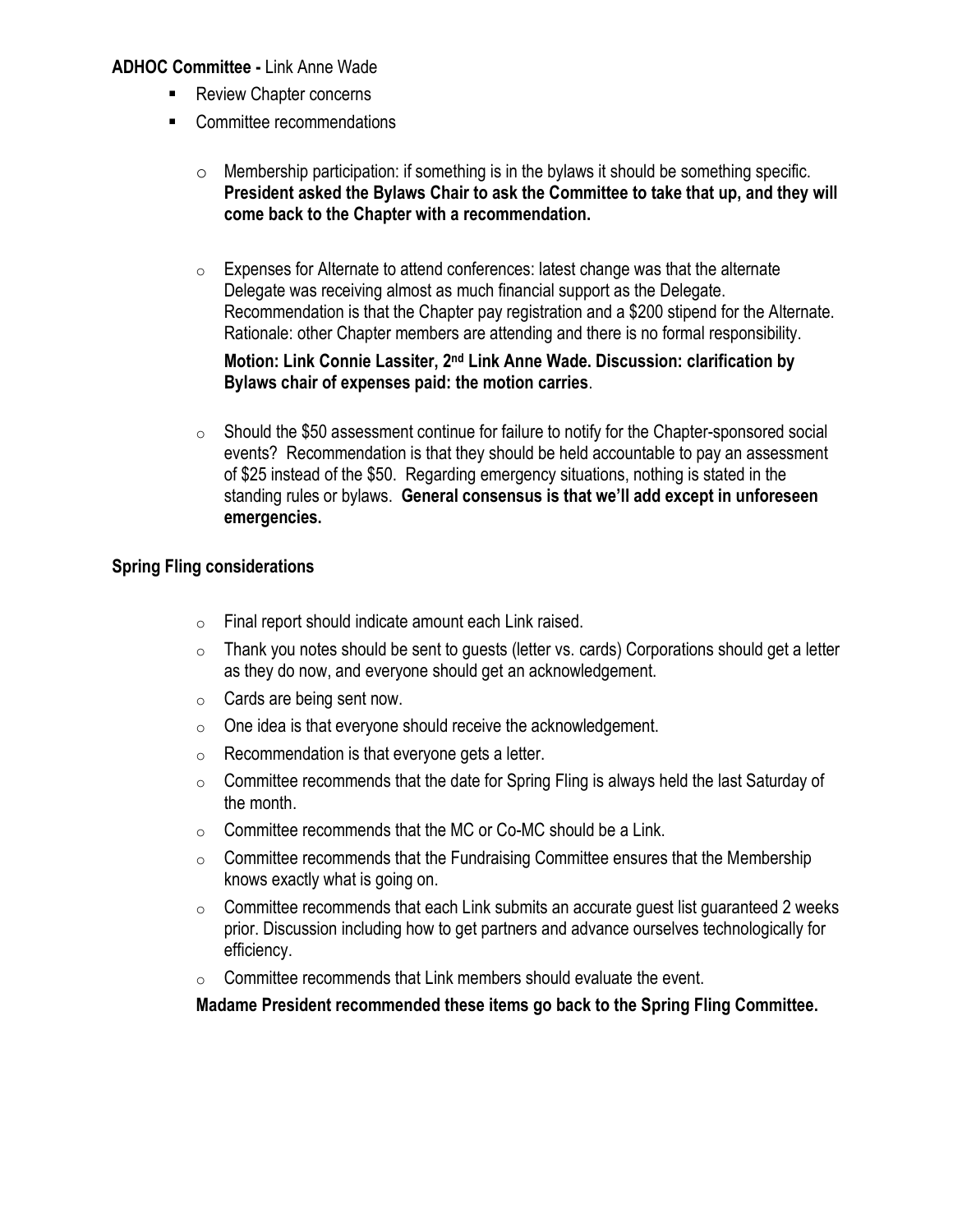### **Celebration - Link Frances Davis**

- 50<sup>th</sup> Anniversary Gala
	- $\circ$  October 23<sup>rd</sup> at the Tacoma Country Club
	- $\circ$  Black dresses, shoes and 16-18 inch strand of pearls (Photo will be taken at church call)
	- $\circ$  9:45 church call
	- $\circ$  Lunch program with a video
	- $\circ$  50<sup>th</sup> Anniversary Ceremony will be help during the October business meeting

### **Business - Link Stephanie McGriff**

- Recommendation: QuickBooks
	- o Link Kim Green would like to purchase QuickBooks software to take care of the finances for the Chapter (online) and be more efficient.
	- o Approximately \$400-500 (\$40 per month)
	- o Chapter Vote

Motion made by Link Chris Turner. Link Mary Green 2<sup>nd</sup> the motion. No motion on **the floor as Link Chris Turner is an alumnae member.** Also, Link Henderson asked that the total cost and budget line item that will cover the cost be provided. QuickBook recommendation will be brought to September business meeting.

**Adjournment:** The meeting was adjourned at 10PM.

### **Links in attendance August 19, 2017:**

| Melva Copes               | Alyce McNeil              |
|---------------------------|---------------------------|
| <b>Frances Davis</b>      | Joan Ray                  |
| Sharon Freeman            | Alicia Stevens            |
| Victoria Fletcher         | <b>Christine Turner</b>   |
| Mary Green                | Anne Wade                 |
| Pamela Jones Hadley       | <b>Barbara Wesley</b>     |
| Helen Henderson           | <b>Iris Williams-West</b> |
| <b>Constance Lassiter</b> | Dorothy Williams          |
| Carolyn Lee               | Stephanie Croom-Williams  |
| Stephanie McGriff         | Rossalind Woodhouse       |

Respectfully submitted by: Link Alyce McNeil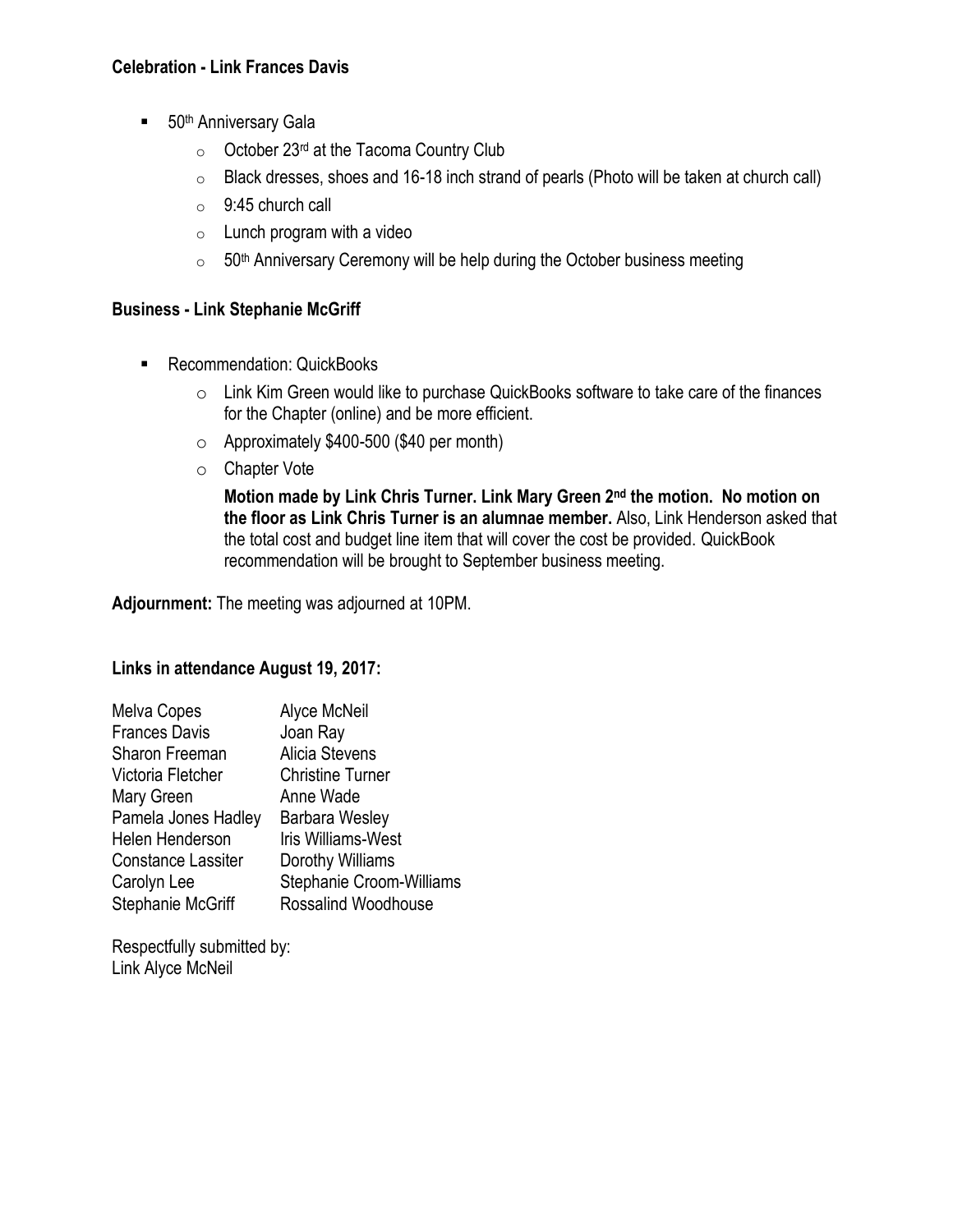

### **Tacoma Chapter Program Workshop Minutes**

Emerald Queen Hotel and Casino August 20, 2016 9:00 AM

**Welcome: 9:10 am**- Link Stephanie McGriff **Blessing of Food-** Link Chris Turner

### **Breakfast**

**Call to Order** – Meeting called to order at 9:45am by Link Stephanie McGriff **Linkspiration** – Led by Link Joan Ray

### **Technology- Link Kirsten**

- Communication Style Document- Reviewed Purpose:
	- $\circ$  To ensure consistent usage of key words, terms and messages
	- $\circ$  To outline branding strategies
- Social Media Policy- Reviewed Purpose:
	- o The Links, Incorporated Social Media Policy is designed to encourage engagement within a framework that provides direction and clarity of purpose.
- Website (Tacoma, WA & National)
	- o Tacoma website- currently being redesigned

### **President** - **Link Stephanie McGriff**

- What is New?
	- o New roles added by National:
		- **Representative Roles:** 
			- Vision 2020 Link Mashandra Elam
			- Legislative Issues and Public Affairs/Voter Education Czar-under National Trends - Link Kirsten Watts
				- o Voter Education Initiative, 3 activities; 1)Voter registration at Heart and Stroke Walk, 2) Two local candidates will come to chapter meeting to talk about their platform, and 3) Outreach to previous scholarship recipients. Suggestion from Link Helen to target high schools to register students turning 18 yrs of age
				- o Rituals & Ceremonies Link Mary Green
				- o Socials Link Stephanie McGriff
				- o Retreat Planning Stephanie McGriff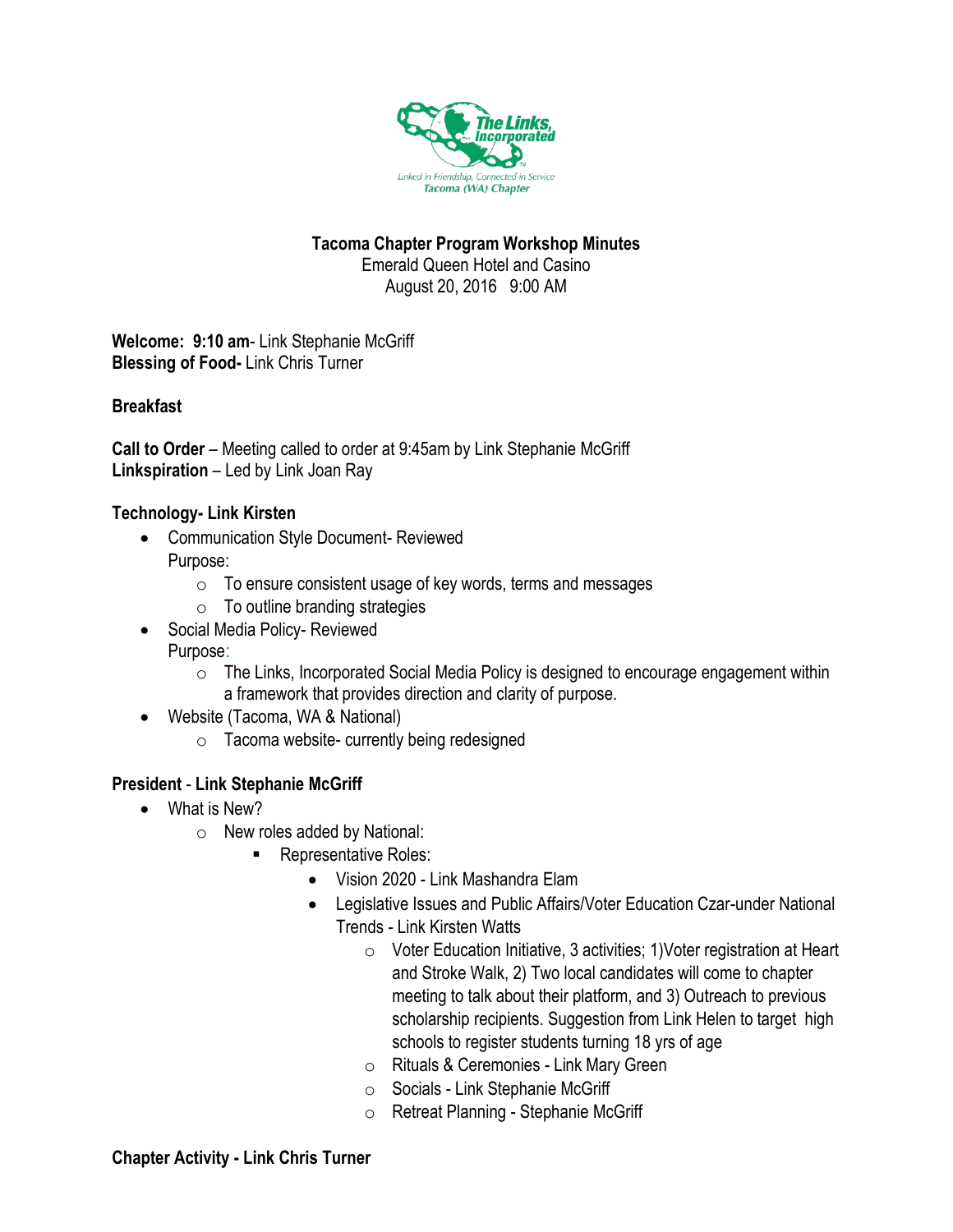• Get Acquainted Game

### **Bylaws - Link Stephanie Williams** – Discussion

- $\circ$  34 of 44 proposed Bylaws amendments passed at National Assembly- effective at close of National Assembly
- $\circ$  Discussed changes related to chapter Bylaws
- o Activity: How Well do you Know your chapter Bylaws

### **Initiatives**

- National
	- o Black Lives Matter (BLM) Link Helen Henderson
		- Report from Workshop at National Assembly (National Trends and Services)
		- Handout: Know your rights if stopped by the police
		- Youth have PTSD re: to police interaction
		- **E** Lobby to have laws changed
		- BLM Toolkit on website for use in workshops and summits

### **Lunch**

- o Women's Mental Health/Toolkit Link Stephanie McGriff
	- [www.LinksInc.org,](http://www.linksinc.org/) program documents
	- Mental health, focus on depression and stress
	- Orientation to online toolkit and resources
- o HIV/AIDS & Hepatitis C/ Resource Guide and Toolkit- Link Mary Green
	- **EXECT** Impacts members of our community; African-American, Latinos,
	- Provide education and information, start with Link Chapter and then go out into the community; implementation guidelines, resources

### • Western Area

- o Haiti/Toolkit Link Stephanie McGriff
	- Western Area website[: www.walinks.org](http://www.walinks.org/)
	- 2000 Boots on the Ground Campaign and Haiti Toolkit- 5 yr initiative
	- Chapters can collaborate with other WA Chapters
	- Tacoma, WA Links members Each member pays \$5 per year for five yrs; funds due in Sept. each year

### Vice President - Link Mary Green

- o Signature Programs
- o National Initiatives
	- o Crisis in education and health; use service delivery model
- o Umbrella Program
	- $\circ$  Integrates all five facets with one facet taking the lead

### **Programming - Link Constance Lassiter**

- Umbrella Programming Strategies
	- $\circ$  Every facet has to do activities to support the theme
	- o Advantages and considerations for planning
- Program Report Overview and Lessons Learned
	- o Components of report discussed
	- o Activity: Strengths and Weaknesses of Prayer Tower Christian Academy Program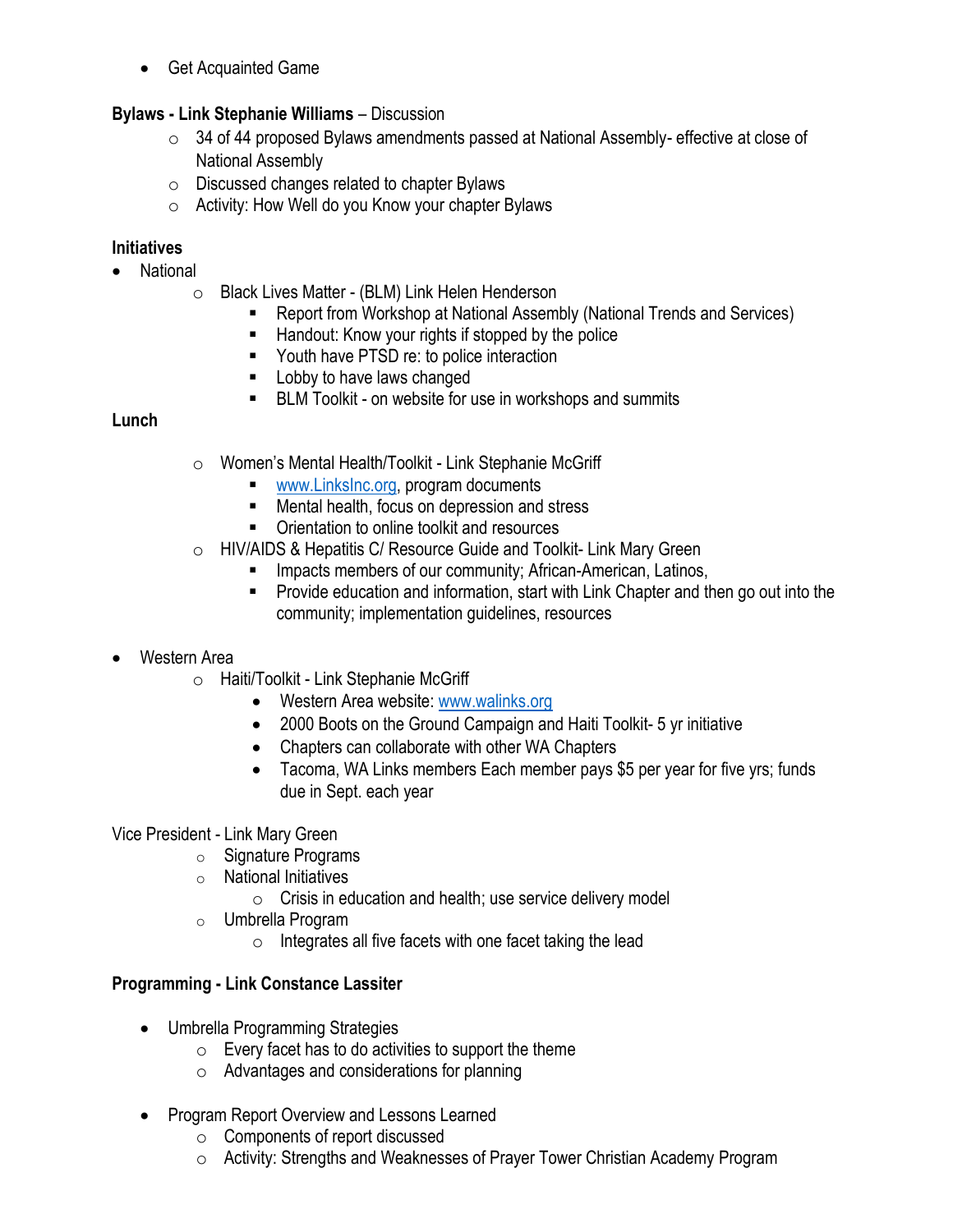**Motion: Link Kim Green moved that the Tacoma Chapter end the relationship with Prayer Tower Christian Academy. Seconded by Link Adrienne Allen. Motion passed. Link president will send a letter to PTCA**

### **Work Sessions - Facet Chairs**

- Five facets met in breakout groups to discuss National initiatives and to select an umbrella program.
- Facet report outs demonstrated in two National initiatives; Black Lives Matter and Mental Health **Motion: Link Adrienne Allen moved that the chapter use Mental Health as the umbrella program for the 2016-2017 program years. Motion seconded by Link Connie Lassister. Motion passed.**

### **Wrap Up/Announcements**

1) Reminder: Business Meeting Dates – Link Stephanie McGriff

- Sept. 24  $(4<sup>th</sup>$  Sat)
- $\bullet$  Oct. 15 (3<sup>rd</sup> Sat)
- Nov. 19  $(3<sup>rd</sup> Sat)$
- Discussion of change of date of May meeting from May 27<sup>th</sup> to May 20<sup>th</sup> due to Memorial Day. **Motion: Link Stephanie Williams moved that the May 2017 meeting be moved to May 20, 2017. Motion seconded by Link Mary Wilson. Motion passed.**

2) National Book Club - Selection: *Queen Sugar* by Natalie Baszile

• Green Page Society: Sept 24th

**Adjournment:** The meeting was adjourned at 4:20 p.m.

### **Links in attendance August 20, 2017:**

| Dorothy Williams                | Alicia Stephens         |
|---------------------------------|-------------------------|
| <b>Kirsten Watts</b>            | Carolyn Lee             |
| <b>Sharon Freeman</b>           | <b>Melva Copes</b>      |
| <b>Constance Lassiter</b>       | Helen Henderson         |
| <b>Stephanie Croom-Williams</b> | Adrienne Allen          |
| <b>Barbara Wesley</b>           | <b>Christine Turner</b> |
| Ella Williams                   | Joan Ray                |
| Stephanie McGriff               | Victoria Fletcher       |
| Iris Williams-West              | Pamela Jones Hadley     |
| Mary Green                      | <b>Kimberly Green</b>   |
| Rossalind Woodhouse             | Mary Wilson             |
| Anne Wade                       |                         |
|                                 |                         |

Respectfully submitted by: Link Victoria Fletcher